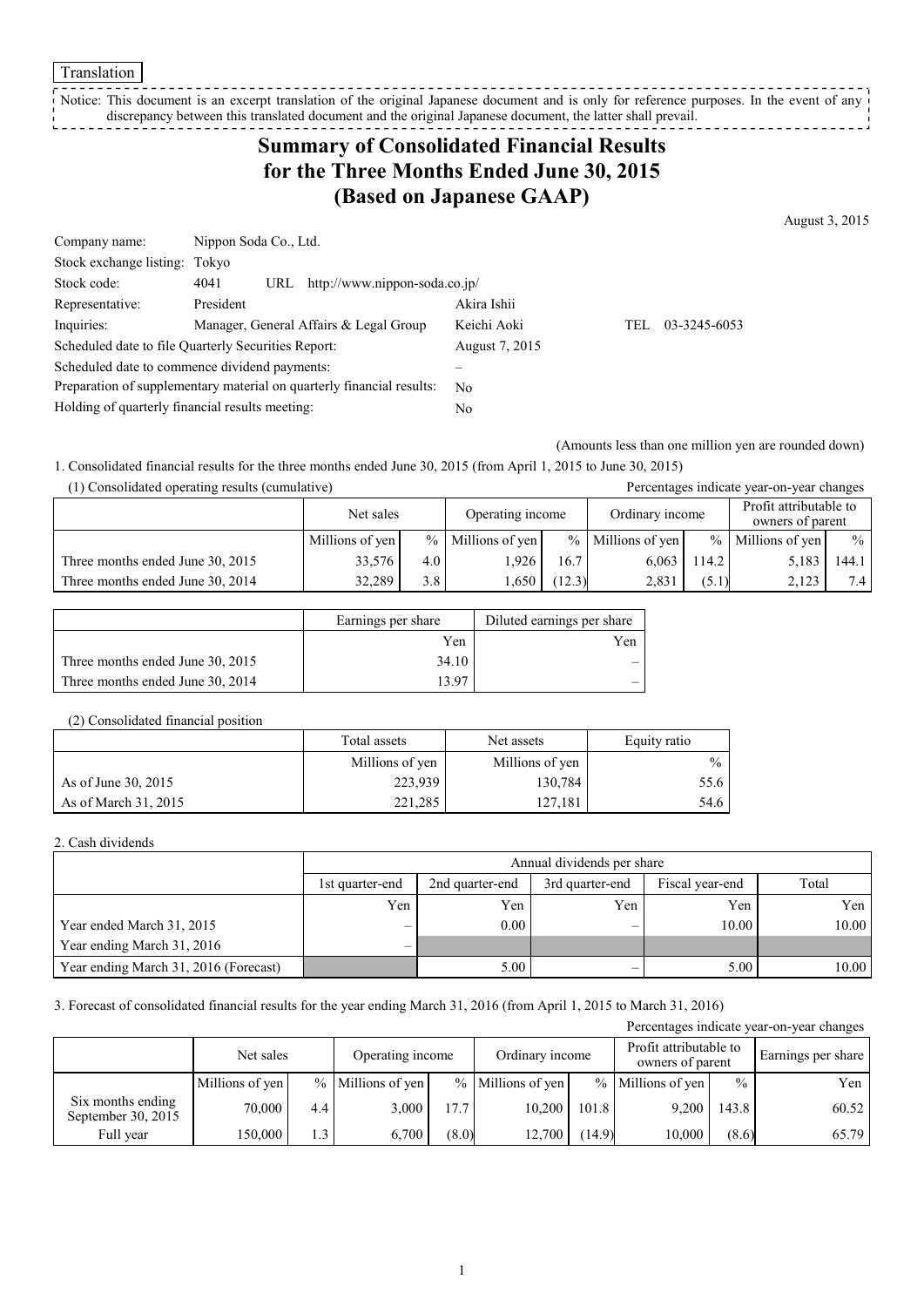| 4. Notes                                                                                                                  |                                                                                        |                                                     |     |                    |
|---------------------------------------------------------------------------------------------------------------------------|----------------------------------------------------------------------------------------|-----------------------------------------------------|-----|--------------------|
| (1) Changes in significant subsidiaries during the three months ended June 30, 2015                                       |                                                                                        |                                                     | No. |                    |
|                                                                                                                           | (changes in specified subsidiaries resulting in the change in scope of consolidation): |                                                     |     |                    |
| (2) Application of special accounting methods for preparing quarterly consolidated financial statements:                  | N <sub>0</sub>                                                                         |                                                     |     |                    |
| (3) Changes in accounting policies, changes in accounting estimates, and restatement of prior period financial statements |                                                                                        |                                                     |     |                    |
| Changes in accounting policies due to revisions to accounting standards and other regulations:                            |                                                                                        |                                                     | Yes |                    |
| Changes in accounting policies due to other reasons:                                                                      |                                                                                        |                                                     |     |                    |
| Changes in accounting estimates:                                                                                          |                                                                                        |                                                     |     |                    |
| Restatement of prior period financial statements:                                                                         |                                                                                        |                                                     |     |                    |
| (4) Number of issued shares (common shares)                                                                               |                                                                                        |                                                     |     |                    |
| Total number of issued shares at the end of the period (including treasury shares)                                        |                                                                                        |                                                     |     |                    |
| As of June 30, 2015                                                                                                       |                                                                                        | 154,317,630 shares   As of March 31, 2015           |     | 154,317,630 shares |
| Number of treasury shares at the end of the period                                                                        |                                                                                        |                                                     |     |                    |
| 2,314,183 shares   As of March 31, 2015<br>As of June 30, 2015                                                            |                                                                                        |                                                     |     | 2,312,454 shares   |
| Average number of shares during the period (cumulative from the beginning of the fiscal year)                             |                                                                                        |                                                     |     |                    |
| Three months ended June 30, 2015                                                                                          |                                                                                        | 152,004,159 shares Three months ended June 30, 2014 |     | 152,026,881 shares |
|                                                                                                                           |                                                                                        |                                                     |     |                    |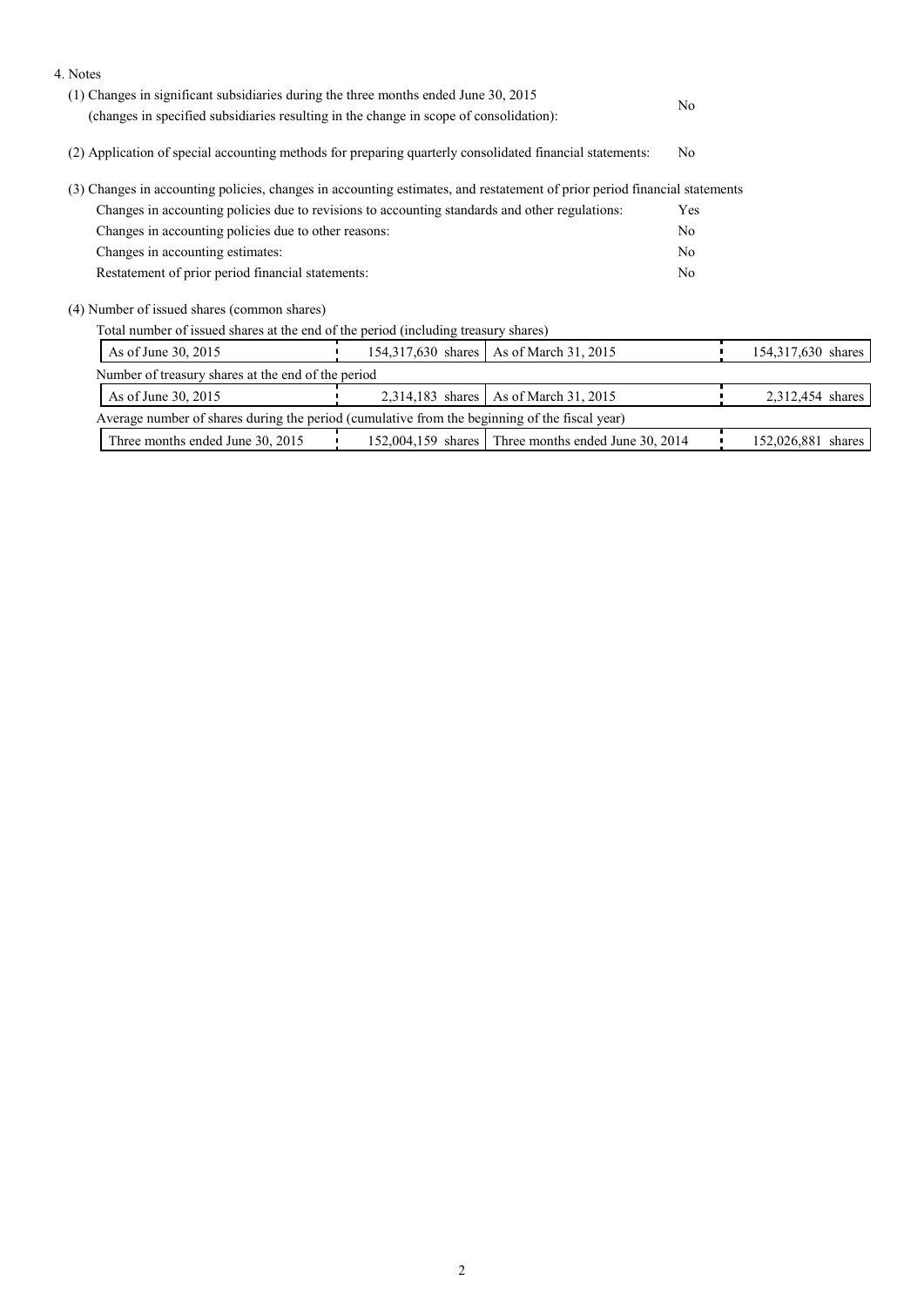# **Quarterly consolidated financial statements**

**Consolidated balance sheets** 

|                                        |                      | (Millions of yen)   |
|----------------------------------------|----------------------|---------------------|
|                                        | As of March 31, 2015 | As of June 30, 2015 |
| Assets                                 |                      |                     |
| Current assets                         |                      |                     |
| Cash and deposits                      | 14,875               | 12,467              |
| Notes and accounts receivable - trade  | 44,049               | 41,994              |
| Inventories                            | 28,400               | 31,530              |
| Deferred tax assets                    | 1,834                | 1,437               |
| Other                                  | 3,105                | 4,193               |
| Allowance for doubtful accounts        | (36)                 | (7)                 |
| Total current assets                   | 92,229               | 91,617              |
| Non-current assets                     |                      |                     |
| Property, plant and equipment          |                      |                     |
| Buildings and structures, net          | 17,177               | 16,864              |
| Machinery, equipment and vehicles, net | 17,946               | 17,137              |
| Tools, furniture and fixtures, net     | 1,590                | 1,550               |
| Land                                   | 15,370               | 15,361              |
| Leased assets, net                     | 353                  | 312                 |
| Construction in progress               | 1,143                | 1,643               |
| Total property, plant and equipment    | 53,581               | 52,869              |
| Intangible assets                      |                      |                     |
| Goodwill                               | 1,173                | 1,115               |
| Other                                  | 1,322                | 1,221               |
| Total intangible assets                | 2,496                | 2,337               |
| Investments and other assets           |                      |                     |
| Investment securities                  | 59,556               | 63,396              |
| Net defined benefit asset              | 7,486                | 7,750               |
| Deferred tax assets                    | 3,065                | 2,973               |
| Other                                  | 2,936                | 3,059               |
| Allowance for doubtful accounts        | (66)                 | (64)                |
| Total investments and other assets     | 72,977               | 77,115              |
| Total non-current assets               | 129,055              | 132,322             |
| Total assets                           | 221,285              | 223,939             |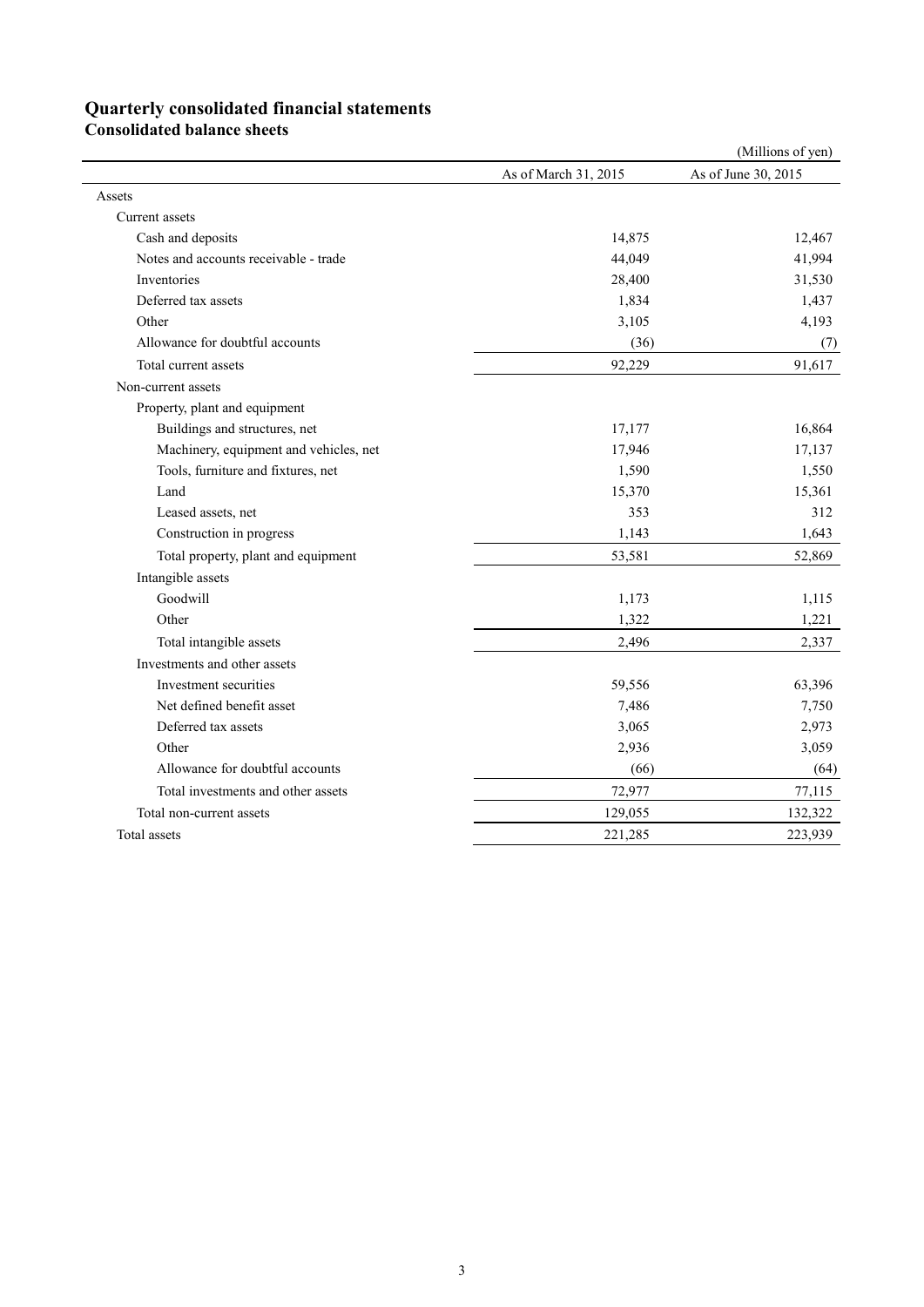|                                                       |                      | (Millions of yen)   |
|-------------------------------------------------------|----------------------|---------------------|
|                                                       | As of March 31, 2015 | As of June 30, 2015 |
| Liabilities                                           |                      |                     |
| Current liabilities                                   |                      |                     |
| Notes and accounts payable - trade                    | 21,355               | 20,737              |
| Short-term loans payable                              | 31,706               | 35,155              |
| Income taxes payable                                  | 1,433                | 391                 |
| Provision for bonuses                                 | 3,350                | 2,561               |
| Other                                                 | 7,997                | 6,578               |
| Total current liabilities                             | 65,842               | 65,424              |
| Non-current liabilities                               |                      |                     |
| Long-term loans payable                               | 17,292               | 16,434              |
| Deferred tax liabilities                              | 4,835                | 5,412               |
| Net defined benefit liability                         | 2,837                | 2,684               |
| Other                                                 | 3,296                | 3,199               |
| Total non-current liabilities                         | 28,261               | 27,731              |
| <b>Total liabilities</b>                              | 94,104               | 93,155              |
| Net assets                                            |                      |                     |
| Shareholders' equity                                  |                      |                     |
| Capital stock                                         | 29,166               | 29,166              |
| Capital surplus                                       | 26,095               | 26,095              |
| Retained earnings                                     | 52,790               | 56,454              |
| Treasury shares                                       | (659)                | (660)               |
| Total shareholders' equity                            | 107,393              | 111,056             |
| Accumulated other comprehensive income                |                      |                     |
| Valuation difference on available-for-sale securities | 7,043                | 7,887               |
| Deferred gains or losses on hedges                    | 34                   | (221)               |
| Foreign currency translation adjustment               | 5,663                | 4,976               |
| Remeasurements of defined benefit plans               | 689                  | 711                 |
| Total accumulated other comprehensive income          | 13,430               | 13,353              |
| Non-controlling interests                             | 6,356                | 6,374               |
| Total net assets                                      | 127,181              | 130,784             |
| Total liabilities and net assets                      | 221,285              | 223,939             |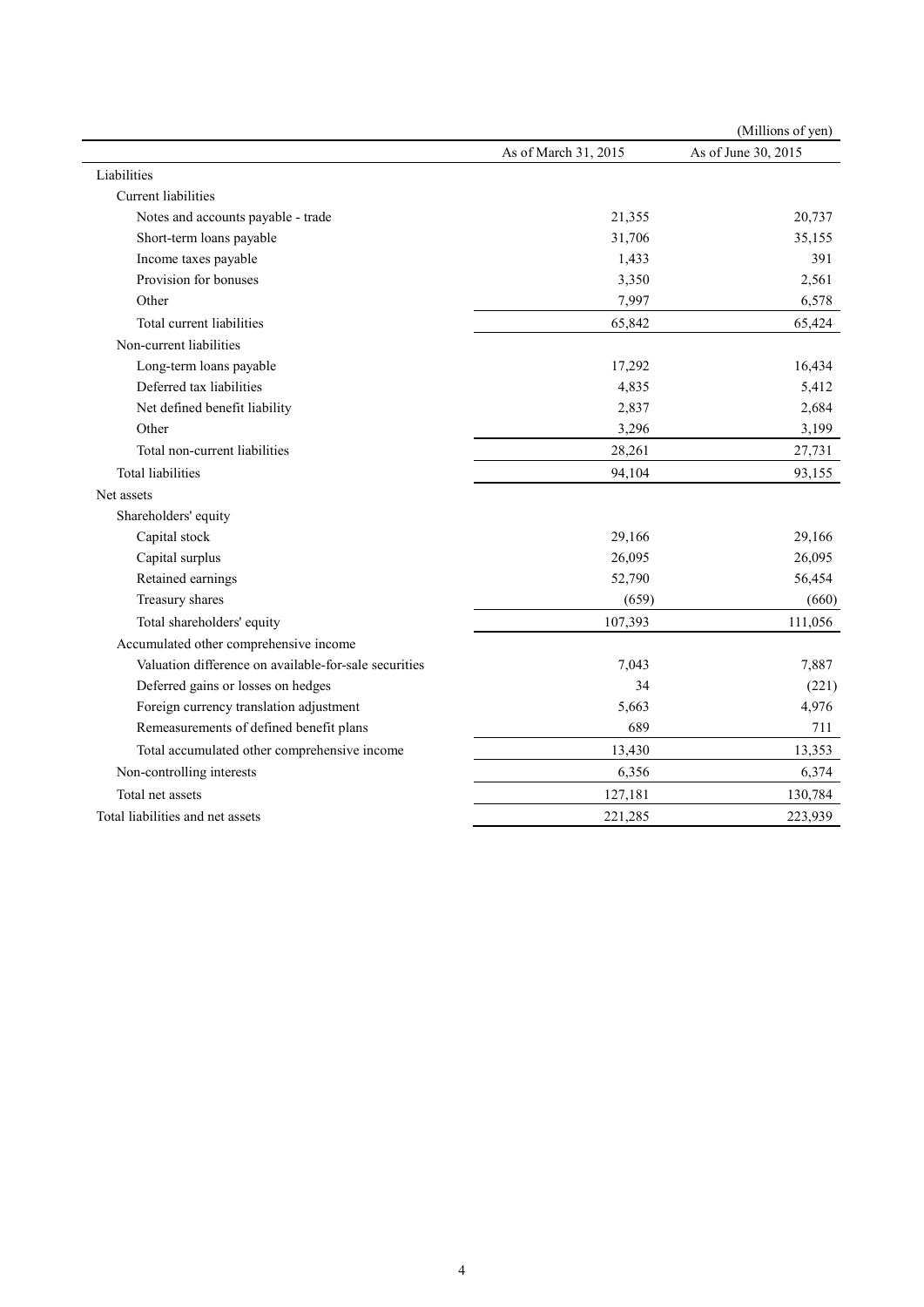### **Consolidated statements of income (cumulative) and consolidated statements of comprehensive income (cumulative)**

**Consolidated statements of income (cumulative)**

|                                                               |                    | (Millions of yen)  |
|---------------------------------------------------------------|--------------------|--------------------|
|                                                               | Three months ended | Three months ended |
|                                                               | June 30, 2014      | June 30, 2015      |
| Net sales                                                     | 32,289             | 33,576             |
| Cost of sales                                                 | 24,056             | 24,843             |
| Gross profit                                                  | 8,233              | 8,733              |
| Selling, general and administrative expenses                  | 6,582              | 6,806              |
| Operating income                                              | 1,650              | 1,926              |
| Non-operating income                                          |                    |                    |
| Interest income                                               | $\mathbf{1}$       | 1                  |
| Dividend income                                               | 197                | 247                |
| Share of profit of entities accounted for using equity method | 1,136              | 3,363              |
| Other                                                         | 382                | 965                |
| Total non-operating income                                    | 1,717              | 4,577              |
| Non-operating expenses                                        |                    |                    |
| Interest expenses                                             | 148                | 130                |
| Foreign exchange losses                                       | 245                |                    |
| Loss on valuation of derivatives                              |                    | 172                |
| Other                                                         | 142                | 137                |
| Total non-operating expenses                                  | 536                | 440                |
| Ordinary income                                               | 2,831              | 6,063              |
| Extraordinary income                                          |                    |                    |
| Gain on sales of property, plant and equipment                |                    | 10                 |
| Other                                                         | $\overline{4}$     | 1                  |
| Total extraordinary income                                    | $\overline{4}$     | 11                 |
| Extraordinary losses                                          |                    |                    |
| Loss on abandonment of non-current assets                     | 16                 | 19                 |
| Other                                                         | $\overline{2}$     |                    |
| Total extraordinary losses                                    | 18                 | 19                 |
| Income before income taxes and minority interests             | 2,816              | 6,056              |
| Income taxes - current                                        | 214                | 307                |
| Income taxes - deferred                                       | 474                | 508                |
| Total income taxes                                            | 688                | 815                |
| Profit                                                        | 2,128              | 5,240              |
| Profit attributable to non-controlling interests              | $\overline{4}$     | 56                 |
| Profit attributable to owners of parent                       | 2,123              | 5,183              |